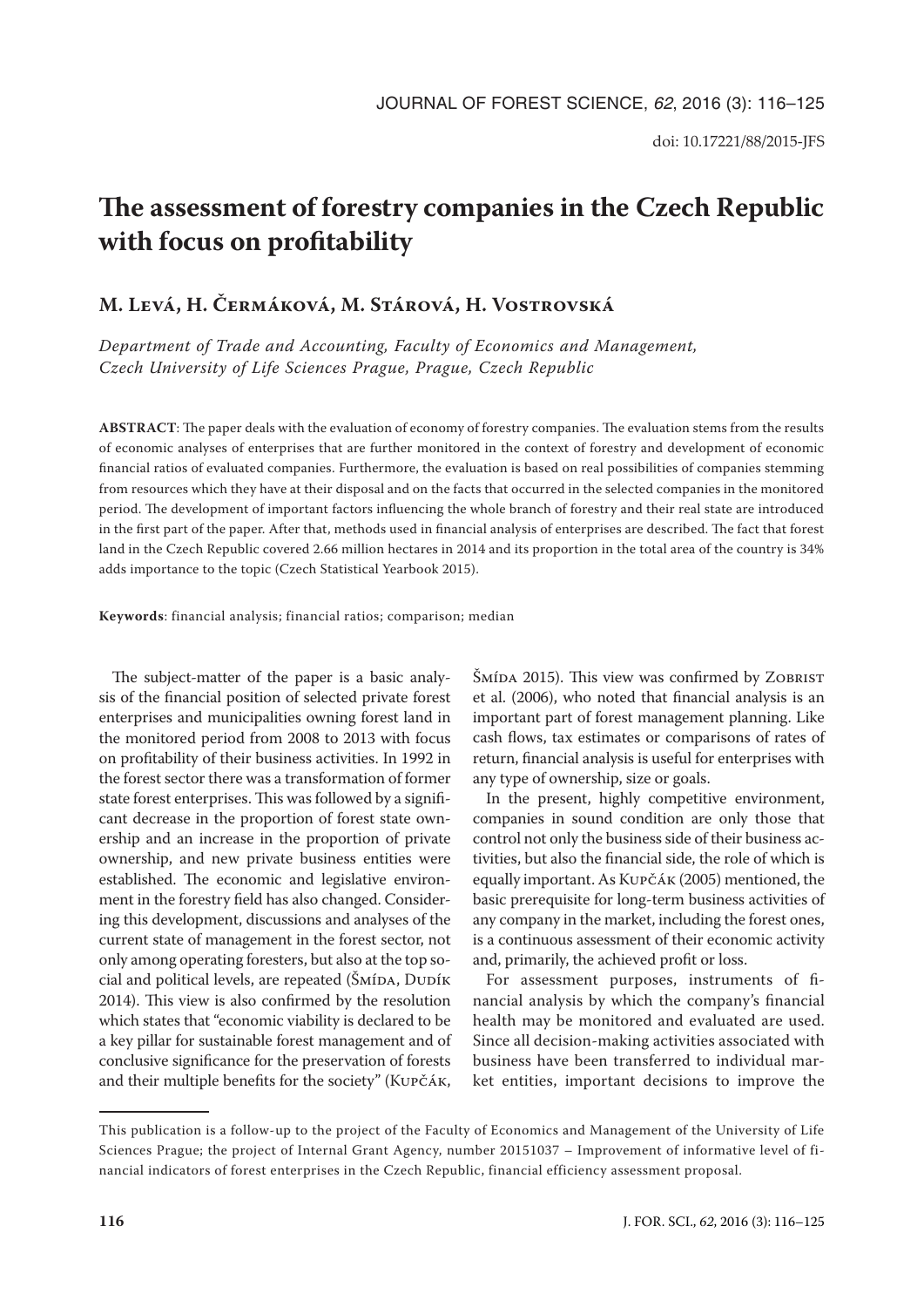situation of companies may be implemented based on results of financial analysis and appropriately selected financial ratios. At the same time, intercompany comparisons can be carried out, and thus it is possible to increase the knowledge of specifics of companies, inter alia, also in the context of forest management. Forestry has been chosen because of the significance of forests for the development of the Czech Republic regions and also because of its specific nature within the national economy. Kupčák (2003) noted that forests also represent a significant component of integrated policy of rural development, mainly for their contribution to income and job opportunities in regions with high rates of unemployment. In this context, Konečný (2014) further noted that agriculture (including forestry) is one of the sectors and industries in the rural areas which can ensure the sustainability of rural households and the quality of life in rural areas through combination of agriculture and other activities (tourism and other services) in the frame of multifunctionality concept. HILDEBRANT and Knoke (2011) also stated that financial return and other beneficial effects of today's investments will often be received by coming generations and that the sustainability paradigm plays an important role in forest financial management. The measurement of the total economic value of forests is an important issue and research has shown that an accurate measurement of the commercial value of multiple agroforestry uses must be seen as a benchmark for achieving the more ambitious objective of measuring the forest's economic value as a public environmental good (Campos et al. 2008).

The concept of financial analysis represents a systematic analysis of obtained data of economic nature, primarily, from financial statements. Financial analysis incorporates an evaluation of the company's past and present and a prediction of future financial conditions (Růčková 2010). According to Miklovičová (2010), financial analysis ratios are focused on the assessment of a current financial position. Information and results that can be obtained from financial analysis are the topic of interest not only for the company itself (the management, employees), but also for other external subjects (investors, business partners, competitors). Each of these groups requires a different scope and specification of information resulting from financial analysis, mainly because of the fact that is associated with a certain type of economic decision-making tasks (Kupčák 2005; Grünwald, Holečková 2009).

As SEDLÁČEK (2011) added, classic financial analysis consists of two interrelated parts – qualitative

(fundamental) analysis and quantitative (technical) analysis. Fundamental analysis is based on economic and noneconomic knowledge, subjective estimates and it does not usually use any algorithmic procedures. Technical analysis uses mathematical, statistical and other algorithmic procedures that lead to the quantitative processing of economic data with a subsequent qualitative assessment of results.

The basic and most frequently used methods for analysing a company's financial position are financial ratios – particularly profitability ratios. The reasons for using financial ratios are as follows:

- (*i*) they enable to analyse the time development of the company's financial position, it is the so-called trend analysis;
- (*ii*) they are an appropriate instrument for spatial analysis, i.e. a comparison of mutually comparable companies is made possible;
- (*iii*) they can be used as input data for mathematical models that describe dependence relations between/ among effects, classify states, assess risks and predict the future development (SEDLÁČEK 2011).

Financial analysis results and its ratios must be evaluated with respect to specifics that are characteristic of the sector to which analysed companies belong. Kupčák (2004) stated that the forestry economy is a branch economy, the subject of which is the use of production factors in forestry and the basic production factor is a forest. Within the country the forest represents an object of the national economy because wood production is a part of the market environment, forest owners and farming entities have tax obligations to the state budget, receive subsidies, etc.

In general, financial analysis ratios can be divided into several basic groups, particularly a group of profitability, liquidity, activity, and debt ratios.

Profitability has historically appeared in European forest management in all economic concepts, particularly with German foresters. The reasons for this were forest owners' questions whether the management of forests yields a profit, or more precisely, whether it is profitable and who and how finances the business activities. As for forest management, at the beginning of the 20<sup>th</sup> century the opinion that from the economic aspect profit or loss should be compared to paid-in capital began to predominate. One can say that the advantage of the capital invested in the forest is that there is not such a risk of large losses as with capital invested in the industrial sector (Kupčák 2004). In the present concept, profitability is an indicator for measuring the ability to make a profit and gain new sources using the invested capital. In general, profitability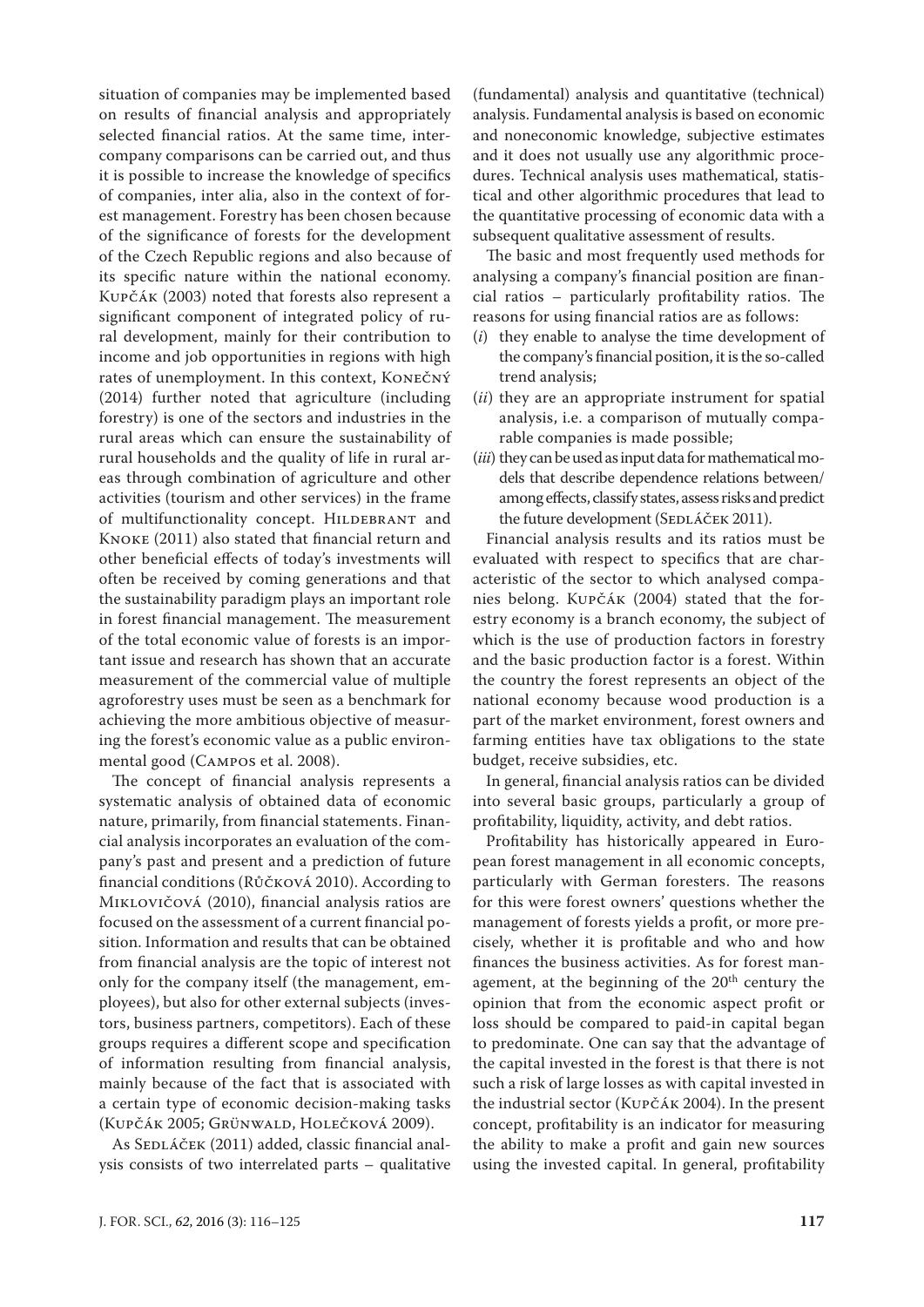expresses the ratio between inputs and outputs. It expresses the profit rate, which serves as one of the important criteria for capital allocation; in general, it is used to assess the overall effectiveness of a given activity (Knápková et al. 2013).

At present, there are both foreign and domestic studies concerning the methods of financial analysis use – especially the use of profitability: Research of the return on equity (ROE) in Small and Medium Enterprises in China (Lu, Li 2010), Economic Results of Agricultural Enterprises in 2009 (STŘELEČEK et al. 2011) and others.

The aim of this paper is to evaluate the financial position of business entities in the forest sector with focus on profitability and to present summary data that would contribute to the assessment of the overall forest profitability, which should be viewed as a separate category. As Lenoch (2010) stated, the strategic objective of economic functions of forests is to improve economic viability and competitiveness of forest management in the long run. Obtained results would be beneficial not only for forest owners and the corporate sector, but also, for example, for the verification of cost and revenue models used to valuate forests, for forestry legislation, government subsidy policy, etc. Last but not least, these outcomes may serve to compare forestry with other sectors of the national economy and with comparable foreign entities and for other studies. As ŠMÍDA and DUDÍK (2014) mentioned, both the existence and availability of such information in the forest sector is rather neglected in comparison with allied or related industries. The problem of forest economic viability is a topical question that deserves considerable attention. Hence, the examination of forest enterprises' performance is necessary, particularly for higher awareness of the professional and general public, because, basically, the only official set of information on forest management is the regularly published Report on the State of Forests and Forestry in the Czech Republic for a particular year – the so-called "Green Reports" (2013).

The stated aim of this paper is a follow-up, inter alia, to conclusions of the article written by ŠMÍDA and DUDík (2014) called "Analysis of Business Entities in the Forestry of the Czech Republic with respect to the Availability of Financial Information on Selected Entities" and this paper can also be considered to be a knowledge contribution to creating a unified economic information system which would enable to perform detailed economic analyses in forest management according to the requirements of the formulated economic pillar of the National Forest Programme of the Czech Republic.

# **MATERIAL AND METHODS**

Concrete data on the management of selected forest enterprises were obtained from the Amadeus database (2015), which is a database of economic and financial information of all companies that are obliged, according to the Czech legal regulations, to disclose their financial statements. Other sources include publicly accessible data for financial analysis, namely financial statements (balance sheets, income statements), annual reports etc.; the data are available in the Commercial Register and the Commercial Bulletin. The main sample, i.e. the examined business entities  $(n_a = 55)$ , have been selected on the basis of classification of economic activities (CZ-NACE) 02: the deciding factor for inclusion in the sample was that the companies are active in the field of Forestry and Logging, and unequivocally report this activity as the predominant business activity. Based on the specialization of the selected forest entities, they represent a relevant sample of entities that are involved in cocreating the forestry service market. Thus, they are companies representing a part of the business sector which has a significant influence on creating the business environment in the forestry of the Czech Republic. The reason for choosing these forest companies is to primarily assess the forest production function, which is logging and other silvicultural activities. In terms of the forest owner category, these are private forests (owned by limited liability companies and joint-stock companies) and forests owned by cities and municipalities. Furthermore, a sub-sample (Table 1) of forest enterprises farming in the Czech Republic ( $n<sub>b</sub> = 10$ ) has been made by the random selection method from the main sample of  $n_a$  = 55 entities selected above. The reason for creating a sub-sample is to introduce concrete ratio values of particular forest entities. These sub-values of sample  $n<sub>b</sub> = 10$  are compared with the identified total average values of the main sample  $n_a = 55$ , which is the subject of this analysis, and the selected financial ratio results are the subject of discussion.

Financial ratios, which are usually used in financial analysis methods, are applied in assessing the financial position of the selected forest enterprises working in the Czech Republic. The focus of assessing the financial position of companies is a group of profitability ratios and their respective indicators. Profitability ratios are selected because of a possibility of obtaining, for example, a wide range of useful information.

Another observed indicator is profit before tax. This type of profit or loss makes an international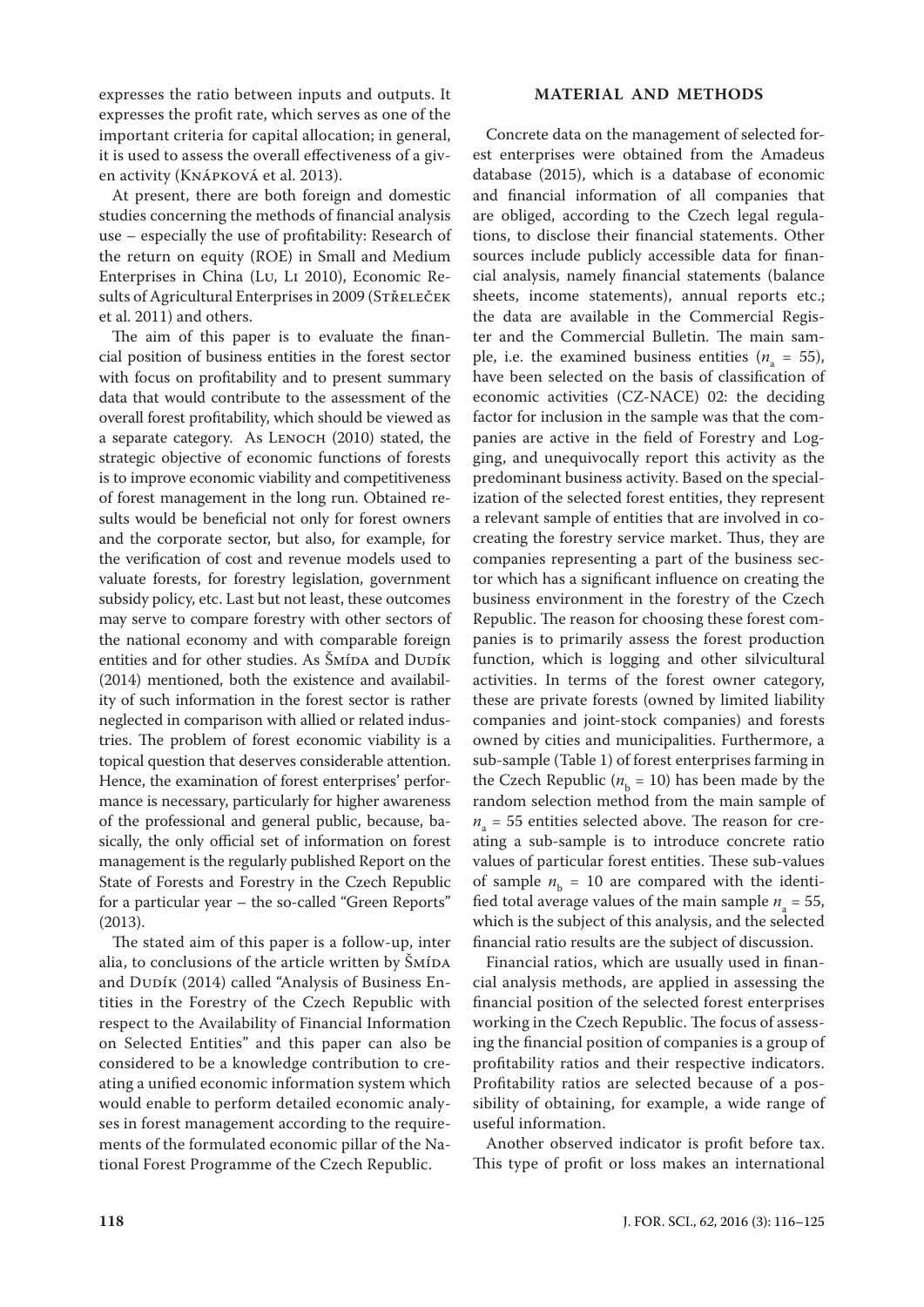|                            | Frequency of representation of forest entities in the region |                  |                  |                  |  |  |  |  |
|----------------------------|--------------------------------------------------------------|------------------|------------------|------------------|--|--|--|--|
| Name of the region         |                                                              | relative (%)     | absolute         |                  |  |  |  |  |
|                            | $n_{\rm a} = 55$                                             | $n_{\rm b} = 10$ | $n_{\rm a} = 55$ | $n_{\rm b} = 10$ |  |  |  |  |
| Central Bohemian Region    | 5.45                                                         |                  | 3                |                  |  |  |  |  |
| Highlands Region           | 10.91                                                        |                  | 6                |                  |  |  |  |  |
| Hradec Kralove Region      | 9.10                                                         | 10.00            | 5                |                  |  |  |  |  |
| Karlovy Vary Region        | 5.45                                                         | 20.00            | 3                | 2                |  |  |  |  |
| Liberec Region             | 1.83                                                         |                  |                  |                  |  |  |  |  |
| Moravian Silesian Region   | 9.10                                                         | 10.00            | 5                |                  |  |  |  |  |
| Olomouc Region             | 5.45                                                         | 10.00            | 3                |                  |  |  |  |  |
| Pardubice Region           | 5.45                                                         |                  | 3                |                  |  |  |  |  |
| Plzen Region               | 12.73                                                        |                  | 7                |                  |  |  |  |  |
| Prague – the Capital of CR | 7.23                                                         | 10.00            | 4                |                  |  |  |  |  |
| South Bohemian Region      | 9.10                                                         | 10.00            | 5                |                  |  |  |  |  |
| South Moravian Region      | 9.10                                                         | 20.00            | 5                | 2                |  |  |  |  |
| Usti nad Labem Region      | 5.45                                                         | 10.00            | 3                |                  |  |  |  |  |
| Zlin Region                | 3.65                                                         |                  | $\mathfrak{D}$   |                  |  |  |  |  |
| Total                      | 100.00                                                       | 100.00           | 55               | 10               |  |  |  |  |

#### CR – Czech Republic

comparison possible, since it is not affected by different tax burden in individual countries. Profit before tax is compared to profits or losses stated in the Report on the State of Forests and Forestry in the Czech Republic 2013 – the so-called "Green Report 2013" (hereinafter referred to as RF 2013).

The following financial ratios used in processing the results have been selected for comparison.

The return on equity 1 (ROE1) expresses the total return on own sources, and thus their appreciation rate in profit, it determines whether the invested capital provides revenues, as Eq. (1):

ROE1 = 
$$
\frac{\text{operating P or L + financial result}}{\text{shareholders' equity}} \times 100
$$
 (1)

where:

ROE1 – return on equity,

 $P - operating profit,$ 

L – operating loss.

The return on capital employed 1 (ROCE1) evaluates the significance of long-term investment, it is based on the determination of return on equity related to long-term resources, i.e. increasing the potential when using long-term borrowed capital, as Eq. (2):

$$
ROCE1 = \frac{\text{operating P or L + financial result + interest expenses}}{\text{equity + long-term liabilities + long-term bank loans}}
$$

where:

ROCE1 – return on capital employed,  $P - operating profit,$  $L$  – operating loss.

The return on assets 1 (ROA1) expresses performance or production efficiency and earning capacity of a company irrespective of the fact from which sources total assets are financed, as Eq. (3):

$$
ROA1 = \frac{\text{operating P or L + financial result}}{\text{total assets}} \times 100
$$
 (3)

where:

ROA1 – return on assets,

P – operating profit,

L – operating loss.

Equation (4):

ROE2 = 
$$
\frac{P \text{ or } L \text{ for the reporting period}}{\text{shareholders' equity}} \times 100
$$
 (4)

where:

ROE2 – return on equity,

P – profit for the reporting period,

 $L$  – loss for the reporting period.

Equation (5):

ROCE2 = 
$$
\frac{P \text{ or } L \text{ for the reporting period + interest expenses}}{\text{equity} + \text{long-term liabilities} + \text{long-term bank loans}}
$$

where:

(2)

ROCE2 – return on employed capital,

P – profit for the reporting period,

 $L$  – loss for the reporting period.

Equation (6):

$$
ROA2 = \frac{P \text{ or } L \text{ for the reporting period}}{\text{total assets}} \times 100
$$
 (6)

(5)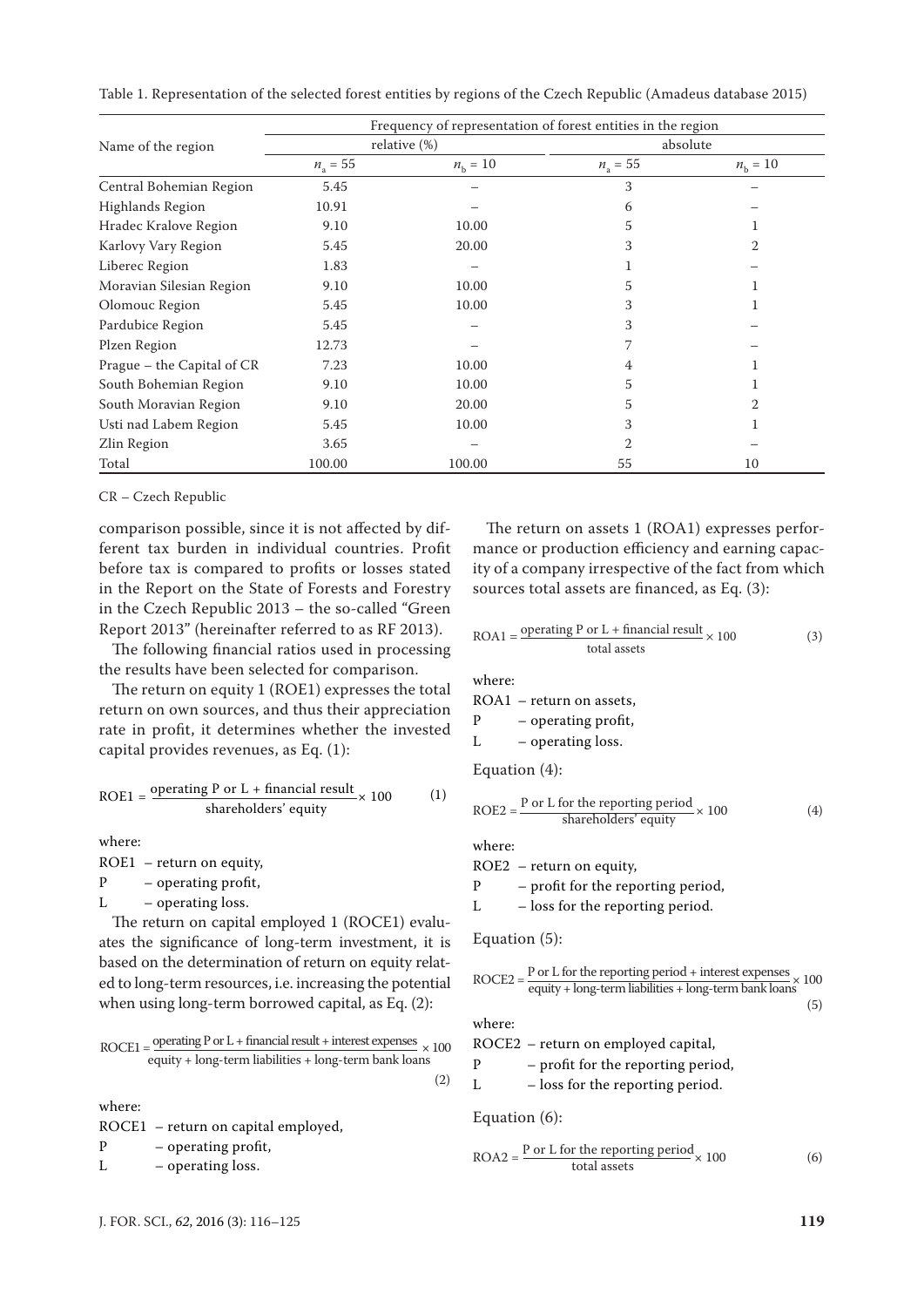where:

ROA2 – return on assets,

- P profit for the reporting period,
- $L loss$  for the reporting period.

The second group indicators, i.e. ROE2, ROCE2, and ROA2, are interpreted in the same manner as the indicators of the first group, i.e. ROE1, ROCE1, and ROA1. The only difference is in a different form of the numerator, which represents only a different form of profit or loss. In the calculations of selected economic indicators, the numerator contains operating profit or loss (hereinafter P/L) plus financial P/L (ROE1; ROA1); the numerator in ROE2; ROA2 contains P/L for the accounting period. In the first case, this is the profit or loss before tax and in the second case, the calculation uses profit or loss after tax, i.e. after including the income tax and its impact on profit or loss among expenses. In ROCE1, the numerator contains a sum of operating profit or loss, financial profit or loss and interest expenses. In the case of ROCE2, the numerator includes P/L for the accounting period plus interest expenses. This is again profit or loss before tax and after tax combined with interest expenses.

The determined values of selected economic indicators at  $n_a = 55$  are given in the Results chapter as mean and median values (Tables 2, 4, 6). The arithmetic mean is undoubtedly one of the most common data processing operations. As an estimate of the data set location parameter, it represents the entire data set. The median is another important method for estimating the location parameter as one of the selection quantiles (Kovanicová, Kovanic 1995).

The listed economic indicators were selected because they can provide quick information about basic financial characteristics.

#### **RESULTS**

Within the application of the financial ratios mentioned above on the selected sample of forest business entities, the following results, which are presented in the individual tables below and further commented on, were obtained.

Table 2 shows the average values of ROE1 and ROE2 of the main sample ( $n_a = 55$ ) of forest enterprises acting in the Czech Republic in the respective years.

The development of return on equity ratios (ROE 1 – without the effect of income tax, ROE2 – with the effect of income tax) shows, on the whole, a balanced trend in the main sample for the reference period. An exception is 2008, when there was a marked drop in profits for forest owners in consequence of the global economic crisis, which was reflected in the profitability ratios. However, from 2009 to 2013, profits were increasing, which is reflected in the ROE1 and ROE2 values. Another reason for the growth in ROE1 and ROE2 values from 2009 to 2013 was the fact that some companies had reduced the share of their equity in the company's total capital, which can be verified in the respective financial statements and in the Annex to the Financial Statements. The particular values given in Table 2 show that the total return on own sources reaches values from 10.38% to 13.86% for the reference period and it proves the ability of forest entities to achieve return on invested capital. The value of return on equity is affected by profits or losses and the development of equity amount, which undergoes considerable year-on-year changes in the monitored forest enterprises. To complete and improve the informative value of Table 2, median values of the main sample ( $n_a = 55$ ) should be used to evaluate return on equity of forest companies. Median value is not affected by extreme values or absolute values of input quantities. In order to make the comparison with the average values of indicators possible, median values that were reached in the entire reference period are given in Table 2. The results clearly show that the average of ROE values is truly affected by extreme values, because in some years the mean and median values of the main sample ( $n_a$  = 55) of forest enterprises vary even by several percentage points. This fact is caused mostly by a marked loss rate, or, conversely, high profitability of individual forest companies acting in the Czech Republic. The reasons leading to this fact are low flexibility of forestry as a separate sector and its specific nature, which involves a long production

Table 2. Values of return on equity ratios (in %) in 2008–2013 ( $n_{\rm a}$  = 55) (Amadeus database 2015)

| Ratio            |         | 2008  | 2009  | 2010  | 2011  | 2012  | 2013  |
|------------------|---------|-------|-------|-------|-------|-------|-------|
| ROE1             | average | 10.38 | 11.17 | 13.86 | 11.35 | 13.26 | 11.93 |
|                  | median  | 3.08  | 6.48  | 7.09  | 2.73  | 4.20  | 7.44  |
|                  | average | 8.01  | 9.74  | 11.04 | 7.34  | 10.15 | 9.89  |
| ROE <sub>2</sub> | median  | 2.06  | 4.39  | 5.88  | 2.66  | 3.56  | 7.25  |

ROE1 – return on equity for operating profit or loss, ROE2 – return on equity for profit or loss for the reporting period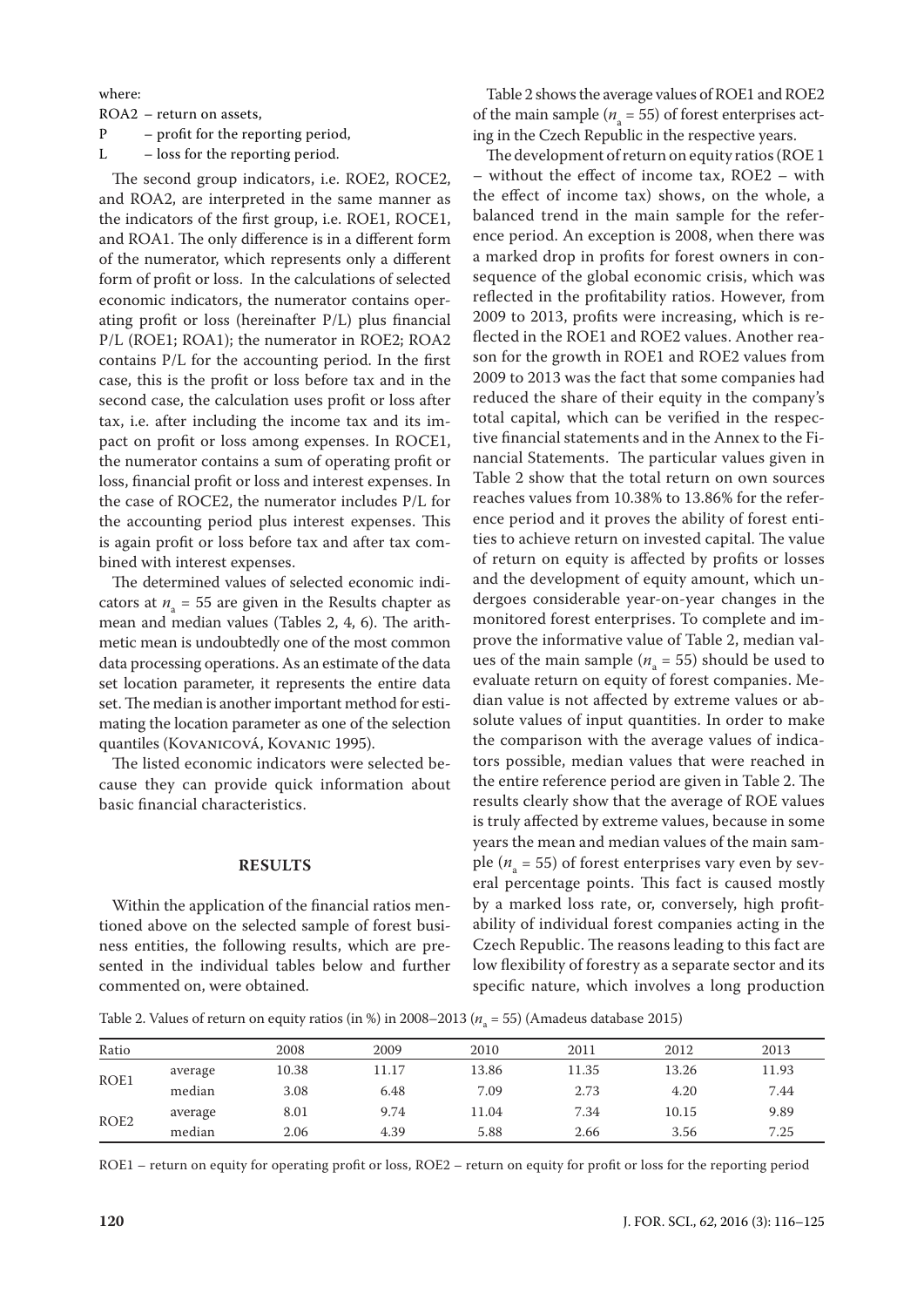| Company name                           | 2008     | 2009     | 2010     | 2011     | 2012     | 2013     |
|----------------------------------------|----------|----------|----------|----------|----------|----------|
| 1. Písecká lesní a dřevařská, a.s.     | 37.34    | 28.70    | 25.03    | 29.25    | 68.88    | 27.46    |
| Lesní společnost Broumov Holding, a.s. | $-3.20$  | 23.77    | 12.13    | $-7.23$  | 1.10     | 0.47     |
| Lesní společnost Přimda, a.s.          | 6.87     | 1.99     | $-0.29$  | $-8.29$  | $-3.19$  | 5.65     |
| Hedera Zima, s.r.o.                    | $-0.07$  | 14.98    | 7.39     | 1.96     | $-3.38$  | 0.03     |
| Zábřežská lesní, s.r.o.                | $-11.24$ | $-22.26$ | $-38.00$ | $-14.35$ | $-24.84$ | $-36.60$ |
| Katr, a.s.                             | $-13.29$ | 2.42     | 2.05     | $-2.80$  | $-16.08$ | 7.44     |
| LESCUS Cetkovice, s.r.o.               | $-1.03$  | 7.21     | 25.85    | 17.05    | 16.68    | 15.36    |
| Lesy Žlutice, s.r.o.                   | 19.40    | $-7.11$  | $-3.93$  | $-0.89$  | 83.00    | 20.78    |
| Petra, s.r.o.                          | 14.96    | 25.32    | 28.27    | 17.53    | 10.60    | 24.61    |
| Lesní společnost Teplá, a.s.           | $-4.80$  | 4.40     | 11.90    | $-1.20$  | $-63.93$ | $-8.96$  |

Table 3. Example of concrete values of return on equity for operating profit or loss (ROE1) (in %) in 2008–2013 ( $n_b = 10$ ) (Amadeus database 2015)

time, seasonality and the impossibility to respond quickly to the demand of allied industries. By way of illustration, concrete values of ROE1 in the subsample of  $n_b = 10$  entities are given in Table 3.

Table 3 lists respective values of ROE1 in the subsample of  $n_b = 10$  forest entities for the entire reference period. Comparing the sub-sample  $(n_b = 10)$ values (Table 3) with the main sample  $(n_a = 55)$  values shows that the indicator average values in Table 2 are affected by the extreme values of indicators, which are reached by the respective forest business entities. For example, the company called 1. Písecká lesní a dřevařská, a.s. (Table 3) achieved markedly above-average results because of the transfer of retained earnings from the previous years to subsequent reporting periods, which results from the analysis of financial statements, namely from the company's profit and loss statement.

The average values of the main sample  $(n_a = 55)$ for ROCE1 and ROCE2 are given in Table 4.

In the case of return on capital employed (ROCE1 – before income tax, ROCE2 – with the effect of income tax), the dual construction of the indicator has its use. According to GRÜNWALD and HOLEČKOVÁ (2009), the construction of ROCE1 may be considered useful because it expresses the fact that assets generate income, which is then divided into net profit (for companies), income tax (for the state budget) and interest (for creditors). The second form of the indicator, i.e. ROCE2 takes into consideration taxa-

tion and includes all interest, including the shortterm one, because the numerator expresses profit from total assets. It results from the values documented in Table 4 that the development of return on capital employed indicators (ROCE1 – without the effect of income tax, ROCE2 – with the effect of income tax) showed a rather changeable trend in the main sample for the reference period. As for the economic situation of forest owners, in 2008 there was a slump in profits in forestry due to the global economic crisis, which was reflected in the presented profitability ratios. However, from 2009 to 2013, profits were increasing, which is reflected in the values of ROCE1 and ROCE2. An exception in the reference period is the year 2011, when the ROCE1 value was 7.05% and the ROCE2 value was 4.80%. The reason for the decrease in these values was a decline in the profits of some companies, or decrease of the long-term bank loans of some companies, which is reflected in the construction of the formula for calculating ROCE1 and ROCE2. The best value of ROCE1 was reached in 2010, when the value can be interpreted in a way that forest enterprises achieved a profit of CZK 0.1418 from each CZK 1 of capital employed on average. To complete and improve the informative value of Table 4 for the evaluation of return on capital employed of forest companies, the median values of the main sample were used ( $n_{\rm a}$  = 55). In order to make a comparison with the average values of indicators pos-

Table 4. Values of return on capital employed (in %) in 2008–2013 ( $n_{\rm a}$  = 55) (Amadeus database 2015)

| Ratio             |         | 2008 | 2009  | 2010  | 2011 | 2012 | 2013  |
|-------------------|---------|------|-------|-------|------|------|-------|
| ROCE1             | average | 5.25 | 13.26 | 14.18 | 7.05 | 9.38 | 12.50 |
|                   | median  | 3.57 | 8.08  | 9.96  | 3.95 | 4.75 | 8.13  |
| ROCE <sub>2</sub> | average | 4.19 | 11.43 | 11.06 | 4.80 | 7.31 | 10.67 |
|                   | median  | 4.43 | 7.11  | 7.84  | 3.12 | 4.75 | 7.42  |

ROCE1 – return on capital employed for operating profit or loss, ROCE2 – return on capital employed for profit or loss for the reporting period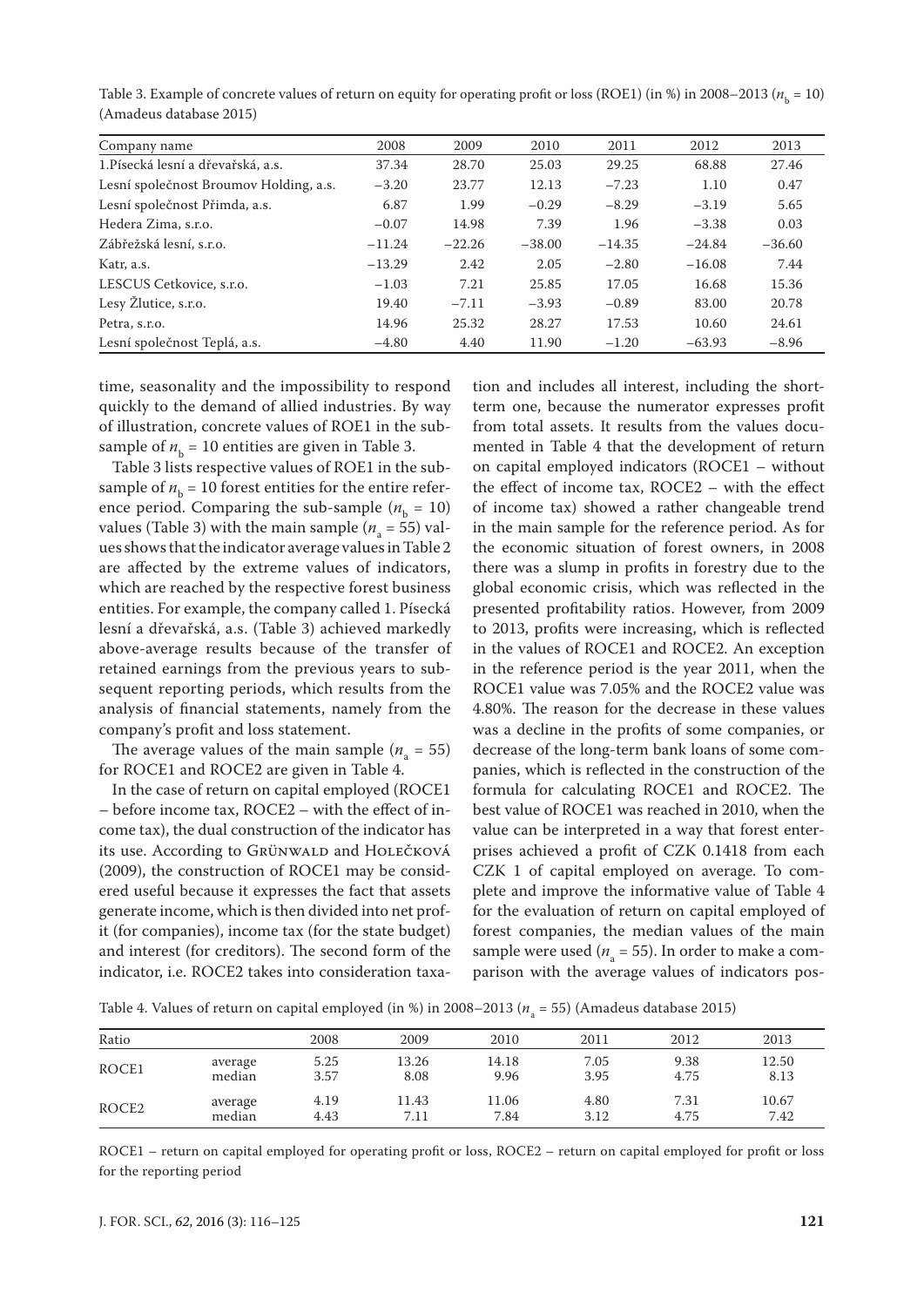| Company name                           | 2008     | 2009     | 2010     | 2011     | 2012     | 2013     |
|----------------------------------------|----------|----------|----------|----------|----------|----------|
| 1. Písecká lesní a dřevařská, a.s.     | 38.44    | 29.49    | 21.33    | 25.40    | 50.74    | 26.55    |
| Lesní společnost Broumov Holding, a.s. | $-3.13$  | 23.95    | 12.14    | $-7.14$  | 1.13     | 0.49     |
| Lesní společnost Přimda, a.s.          | 6.57     | 2.78     | $-0.52$  | $-6.82$  | $-2.39$  | 5.51     |
| Hedera Zima, s.r.o.                    | 3.57     | 16.74    | 9.96     | 5.95     | 2.86     | 3.383    |
| Zábřežská lesní, s.r.o.                | $-10.40$ | $-21.78$ | $-37.66$ | $-12.59$ | $-20.31$ | $-27.43$ |
| Katr, a.s.                             | $-10.79$ | 2.84     | 2.19     | $-2.42$  | $-15.18$ | 7.71     |
| LESCUS Cetkovice, s.r.o.               | 6.66     | 7.77     | 13.78    | 11.08    | 11.96    | 9.37     |
| Lesy Žlutice, s.r.o.                   | 12.52    | $-3.15$  | $-3.12$  | 1.66     | 78.50    | 9.32     |
| Petra, s.r.o.                          | 13.34    | 18.55    | 25.92    | 15.12    | 10.81    | 23.65    |
| Lesní společnost Teplá, a.s.           | $-4.35$  | 4.42     | 11.84    | $-1.20$  | $-63.53$ | $-8.89$  |

Table 5. Example of individual values of return on capital employed for operating profit or loss (ROCE1) (in %) in 2008–2013 ( $n_b = 10$ ) (Amadeus database 2015)

sible, Table 4 shows the median values that were recorded in the entire reference period. The same fact results from these values as from the values of ROE1, i.e. that average values of this indicator are affected by extreme values. A marked difference can be noticed, for example, in 2010, when the average value of the main sample was 14.18%, while the median value of the main sample for the same year was only 9.96%.

Table 5 below shows individual values of ROCE1 in the sub-sample of 10 subjects.

Table 5 presents concrete values of ROCE1 in the sub-sample ( $n<sub>b</sub> = 10$ ) of forest companies for the entire reference period. The average values in Table 4 are therefore affected by the extreme values of indicators, which were achieved by the individual forest companies.

The average values of the main sample  $(n_a = 55)$ for ROA1 and ROA2 are documented in Table 6.

In the reference period, ROA1 and ROA2 of both observed companies recorded variable values, therefore the development trend is changeable. In all years the indicators copy the development of the profit or loss, which is reflected in ROA1 and ROA2; however, in 2011 there was a sharp decline in values due to the impairment of assets of some analysed companies. The cause of growth in profits in the selected years is primarily a growing demand for raw timber not only in the domestic market, but also abroad. ROA1 and ROA2 are very often compared with ROE1 and ROE2. In accordance with the established approaches, the ROE1 and ROE2 indicators should always reach higher values than ROA1 and ROA2, which is confirmed by the results mentioned above. The results presented

| Ratio            |         | 2008 | 2009 | 2010 | 2011 | 2012 | 2013 |
|------------------|---------|------|------|------|------|------|------|
| ROA1             | average | 3.34 | 4.92 | 7.67 | 1.11 | 4.94 | 4.40 |
|                  | median  | .44  | 3.34 | 3.84 | 1.25 | 1.88 | 4.05 |
| ROA <sub>2</sub> | average | 2.50 | 4.40 | 6.02 | 0.19 | 3.88 | 3.56 |
|                  | median  | 1.01 | 2.76 | 3.22 | 0.89 | 1.56 | 3.32 |

Table 6. Values of return on total assets (ROA1, 2) (in %) in 2008–2013 ( $n_{\rm a}$  = 55) (Amadeus database 2015)

ROA1 – return on assets for operating profit or loss, ROA2 – return on assets for profit or loss for the reporting period

Table 7. Example of concrete values of return on assets for operating profit or loss (ROA1) (in %) in 2008–2013 ( $n<sub>b</sub> = 10$ ) (Amadeus database 2015)

| Company name                           | 2008    | 2009     | 2010     | 2011    | 2012     | 2013     |
|----------------------------------------|---------|----------|----------|---------|----------|----------|
| 1. Písecká lesní a dřevařská, a.s.     | 15.82   | 15.23    | 12.44    | 4.98    | 17.20    | 12.69    |
| Lesní společnost Broumov Holding, a.s. | $-2.98$ | 20.58    | 10.69    | $-6.65$ | 1.01     | 0.44     |
| Lesní společnost Přimda, a.s.          | 4.69    | 1.36     | $-0.22$  | $-5.87$ | $-2.64$  | 4.16     |
| Hedera Zima, s.r.o.                    | $-0.37$ | 5.58     | 2.66     | 0.31    | $-0.34$  | 0.00     |
| Zábřežská lesní, s.r.o.                | $-7.78$ | $-13.38$ | $-21.47$ | $-7.98$ | $-11.58$ | $-14.90$ |
| Katr, a.s.                             | $-8.45$ | 1.75     | 1.65     | $-1.9$  | $-11.60$ | 4.65     |
| LESCUS Cetkovice, s.r.o.               | $-0.29$ | 2.45     | 7.31     | 5.39    | 5.32     | 4.26     |
| Lesy Žlutice, s.r.o.                   | 10.03   | $-1.76$  | $-2.80$  | $-0.21$ | 26.66    | 2.03     |
| Petra, s.r.o.                          | 6.11    | 13.72    | 15.75    | 9.23    | 2.77     | 7.96     |
| Lesní společnost Teplá, a.s.           | $-4.30$ | 3.85     | 10.59    | $-1.16$ | $-61.39$ | 7.73     |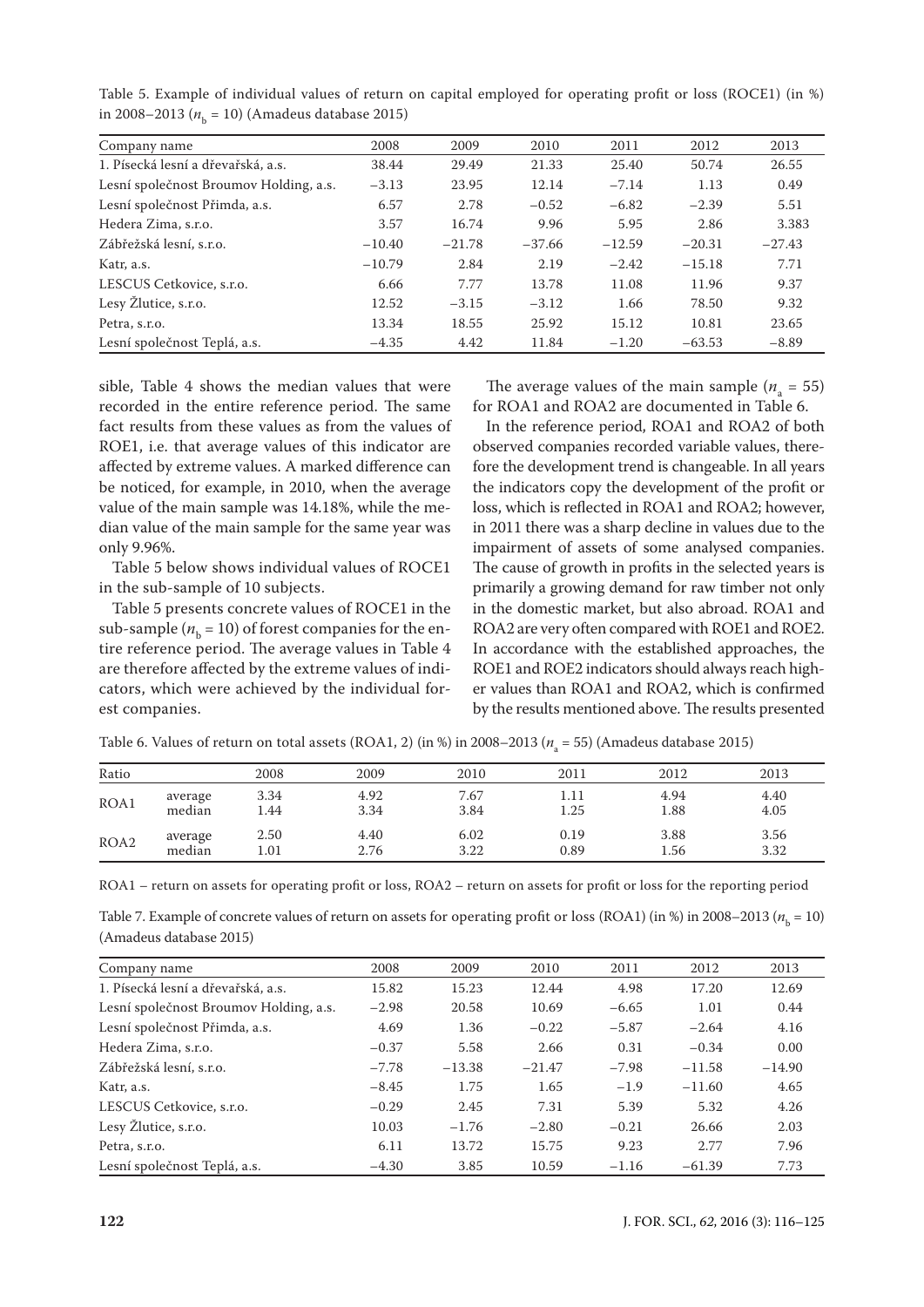Table 8. Average values of financial characteristics in 2008–2013 ( $n_{\rm a}$  = 55, in thousand CZK) (Amadeus database 2015)

| <b>Characteristics</b> | 2008    | 2009    | 2010    | 2011    | 2012    | 2013    |
|------------------------|---------|---------|---------|---------|---------|---------|
| Profit before tax      | 645     | 1.559   | 2.049   | 5.478   | 7.468   | 8.246   |
| Total costs            | 170.733 | 165.252 | 198.349 | 290.522 | 329.026 | 386.737 |
| Total liabilities      | 51.113  | 51.730  | 53.618  | 80.184  | 95.321  | 104.117 |
| Shareholders' equity   | 95.433  | 93.968  | 96.252  | 97.544  | 96.678  | 100.168 |
| Total revenues         | 232.639 | 240.157 | 282.124 | 378.889 | 389.837 | 433.965 |

in Table 6 show that the forest companies acting in the Czech Republic have sufficient production power, and thus they prove their efficiency in using their corporate assets. In order to make a comparison with the average values of indicators possible, Table 6 lists the median values that were recorded in the entire reference period. The same fact results from the given values as from the values of indicators mentioned above, i.e. that average values of this indicator are affected by extreme values, although not to such an extent as it is in the case of ROE1 and ROCE1.

Concrete values of ROA1 for the sub-sample  $(n<sub>b</sub> = 10)$  are shown in Table 7.

Table 7 includes ROA1 concrete values in the subsample of  $n_b = 10$  forest companies for the entire reference period. As with the previous indicators, these values show that the average values in Table 6 are affected by the indicator extreme values, which are reached by the individual forest companies. However, in this case differences in the values are not so marked as in the case of the indicators mentioned above.

The average values of financial characteristics of the main sample ( $n_a = 55$ ) from 2008 to 2013 are shown in Table 8.

The average value of profit of the selected forest companies follows the economic position of forest owners as it was recorded in the Report on the State of Forests and Forestry in the Czech Republic in 2013, where it is stated that after a slump in profits from 2006 to 2009 and their improvement from 2010 to 2012, the situation got better in 2013 again. In 2008 the economic position of all forest owners considerably deteriorated. The main cause of deterioration was a marked decline in prices of raw timber due to its sales crisis. Of the sample of 55 companies, 21 companies made a loss in 2008, which was caused, according to RF 2008, by the fact that business entities did not achieve sufficient revenues for work performed and prices for purchased wood in public tenders and contracts. According to RF 2008, the recorded loss rate in the forest sector was substantially influenced by a slump in prices of raw timber for customers, stagnation of prices for work performed for customers, and by an increase in costs of individual outputs on forestry activities.

The development in 2009 copied the development in 2008; however, there was a very moderate improvement in the economic situation. Since 2010, the economic situation of forest owners within the forest sector has improved. This was due to the recovery in demand for raw timber with a considerable increase in average prices of the key range of raw timber. Implemented measures to reduce costs in forestry activities have also had a favourable impact. From 2011 to 2013, the economic situation of forest owners was constantly improving. A favourable increase in prices for the sale of virtually whole range of raw timber, an increase in prices of services for customers for performed forestry work, primarily in logging and silvicultural activities, an improved efficiency of expenses on providing individual outputs in forestry activities and a higher productivity of security work were considered to be the key influences in 2013 leading to business profitability. The favourable situation described in the RF 2013 is also substantiated by the fact that of the selected sample (*n*a = 55 companies), only 7 companies showed a loss in 2013. For improved explanatory abilities there are average values of financial indicators – total costs, total revenues, total liabilities, shareholders equity from 2008 to 2013 in thousand CZK.

### **DISCUSSION**

A purely economic view on the profitability of forest companies acting in the Czech Republic is used in the presented paper. As LENOCH (2010) confirmed, an effort to deal with a purely economic aspect and economic interests of forest enterprises opens up a very sensitive topic of forestry and the use of renewable natural resources. However, it is important to point out that, to ensure the sustainable development of economic viability and competitiveness of forest property and individual business entities within forest management, this is a crucial and essential issue. A similar opinion was presented by ŠMÍDA and DUDÍK (2014), who were advocates of the fact that examining the performance of business entities in the forest sector was necessary and needed in order to inform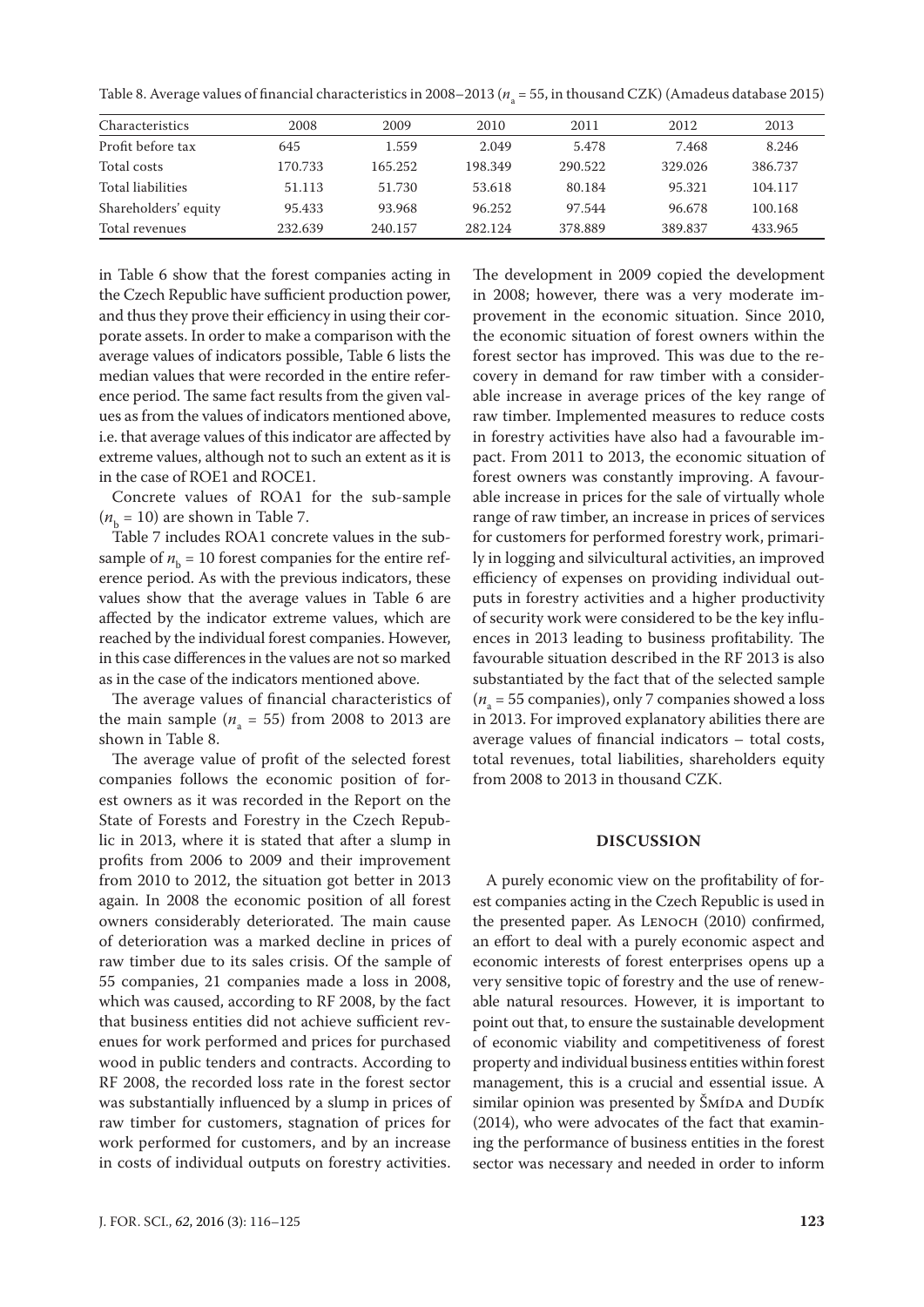the general and professional public, and they also believed that it was necessary to bring back the idea of introducing a forestry economic information system with relevant information on the state of the forest sector in the Czech Republic. The presented analysis demonstrates the results of the key indicators that are able to characterize the examined area of profitability of the selected forest enterprises acting in the Czech Republic. The financial ratios mentioned above have been selected to be the key indicators. The results are always the average of values of the main sample  $(n_a =$ 55), then concrete results of the sub-sample ( $n_b = 10$ ) are given. Unfortunately, there are no "recommended values" or branch average values for the forest sector available, with which the results of the examined sample could be compared. From the previous works and experience of the authors and according to Gurčík (2002), it is possible to classify the examined sample of forest enterprises as successful companies in forestry (agriculture), as the values of ROE1 and ROE2 were higher than 8% in three consecutive years. Compared to the analysis of state forest enterprises, which was performed by Kupčák (2004), the results of return on shareholders' equity unequivocally indicate higher values in the examined sample of 55 entities in all respects.

It is noticeable from the tables included in the text that there is a range of values for a single indicator within one industry comprising a range of entities. A similar conclusion was drawn by  $\tilde{S}$ MíDA (2004), who presented comparable results in his work. For this reason, the work results include the median values for the examined sample of 55 forest enterprises, since the median values are not affected by extreme values of indicators for individual examined companies. Based on the facts mentioned above, not only average values of key indicators, but also median values, which are of a significant informative value for the forest sector, should be taken into consideration for future works focused on the performance of forest enterprises and its comparison. To evaluate the current state of forestry economy is very difficult, as there are no current indicators valid for the entire sector. Given this circumstance, the current state cannot be evaluated objectively and the future development cannot be predicted.

# **CONCLUSIONS**

To predict future development trends of business entities in the forest sector in the Czech Republic is currently a difficult task. It is necessary to study and analyse economic activities of business entities in the forest sector, in particular, to raise awareness of the general and professional public and also to answer questions relating to future political, legislative and economic trends in forestry.

The paper has primarily aimed to evaluate the financial situation of businesses classified in CZ-NACE as falling under 02 Forestry and Logging by means of financial analysis. The use of basic methods of financial analysis, particularly profitability ratios, has enabled to obtain the results that provide a more detailed view on the specific issues in the forest sector, which is increasingly coming to the attention of the professional public. The sample of 55 forest enterprises operating throughout the Czech Republic has been analysed in the paper. This sample has provided necessary data (statements) for performing the analysis. The analysis results clearly show that forestry can be considered profitable in terms of average results. Having performed a detailed analysis of the financial situation of individual business entities, a great variability of values has been discovered. This fact is evidenced by the tables of the sub-sample  $(n<sub>b</sub> = 10)$ , from which it is evident that each independent business entity is managed differently and achieves different levels of profitability. It therefore follows that to evaluate the situation in the forest sector, it is advisable to use not only average values, but also median values, which describe the actual situation considerably better than average values. From the perspective of profit or loss, its development corresponds with the available information that is disclosed every year in the Report on the State of Forests and Forestry in the Czech Republic and the elaborated departmental statistical statement called Forest (Ministry of Agriculture) 2-01 "Annual Statement of Costs and Revenues in Forest Management" for the respective year. Since 2008 profits of forest enterprises have been improving in all ownership categories every year.

The above-mentioned values of indicators characterize 55 companies operating in the forest sector. Their summary into an average can be considered preliminary, as further data collection and their analysis in order to create a branch database of companies and branch averages of business entities in forestry would be necessary, as also ŠMÍDA (2004) noted. In addition to the average values of indicators, also their median values should be processed. As the analysis has shown, each business entity operating in forestry is specific and individual entities may differ significantly with respect to analysed indicators. Forestry is characterized by many specifics comprising a long production time, seasonality, etc., and it would therefore be appropriate to